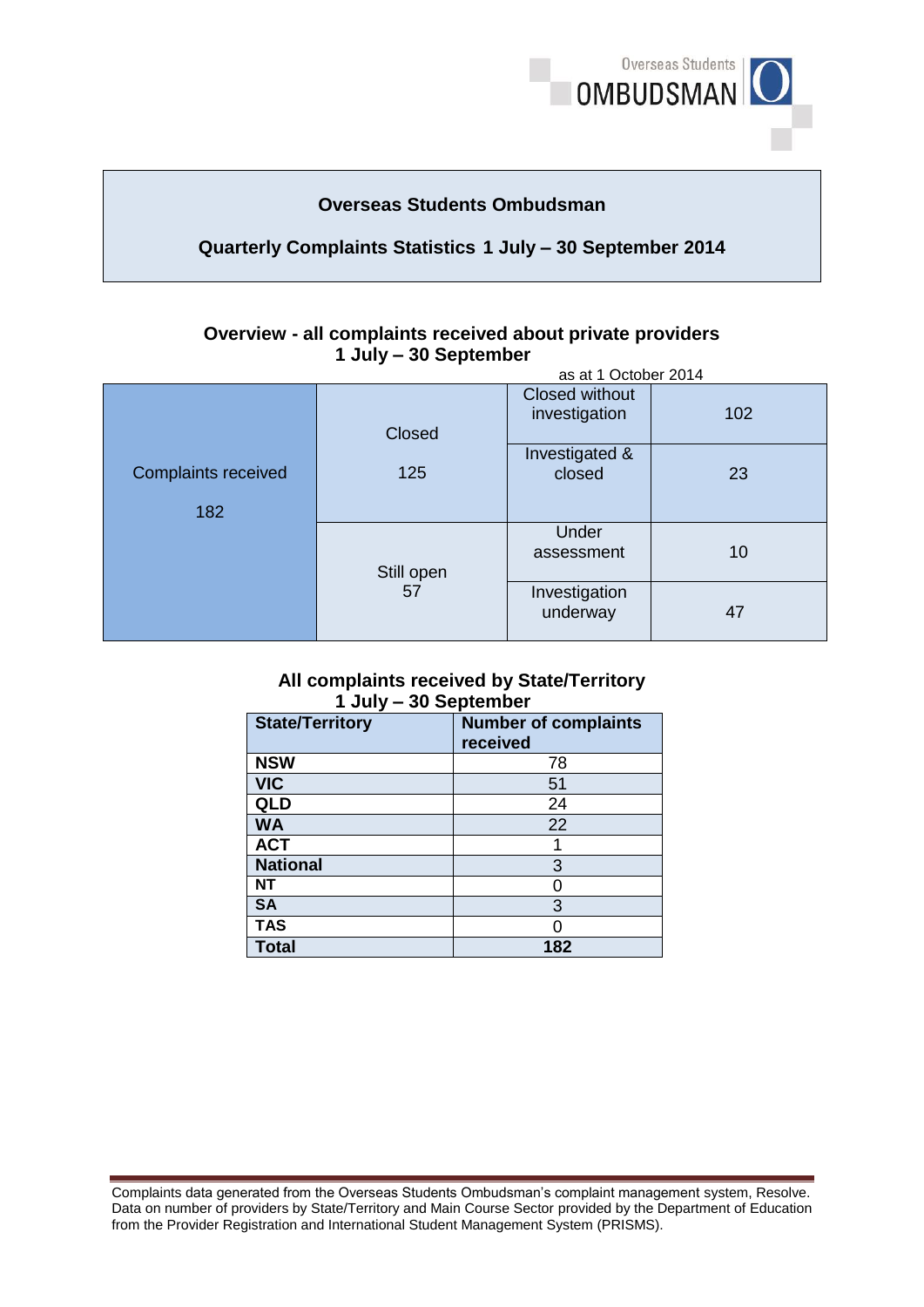

# **Private registered providers within OSO jurisdiction as at 1 October 2014**

| <b>State/Territory</b> | <b>Number of private</b><br><b>CRICOS providers in</b><br><b>OSO</b> jurisdiction |
|------------------------|-----------------------------------------------------------------------------------|
| <b>NSW</b>             | 259                                                                               |
| <b>VIC</b>             | 238                                                                               |
| QLD                    | 243                                                                               |
| <b>WA</b>              | 84                                                                                |
| <b>TAS</b>             | 10                                                                                |
| <b>ACT</b>             | 11                                                                                |
| <b>NT</b>              | 5                                                                                 |
| <b>SA</b>              | 95                                                                                |
| <b>NATIONAL</b>        | 30                                                                                |
| Total                  | 975                                                                               |

## **Investigations completed, by education sector 1 July– 30 September 2014**

| <b>Sector</b>           | <b>Number of</b><br>investigations<br>completed | <b>Number of</b><br>providers in OSO<br>jurisdiction by<br><b>PRISMS 'main</b><br>course sector' |
|-------------------------|-------------------------------------------------|--------------------------------------------------------------------------------------------------|
| <b>ELICOS</b>           | 10                                              | 101                                                                                              |
| <b>Higher Education</b> | 14                                              | 71                                                                                               |
| <b>Non-Award/other</b>  | 4                                               | 11                                                                                               |
| <b>Schools</b>          | 3                                               | 425                                                                                              |
| <b>VET</b>              | 31                                              | 367                                                                                              |
| <b>Total</b>            | 62                                              | 975                                                                                              |

Complaints data generated from the Overseas Students Ombudsman's complaint management system, Resolve. Data on number of providers by State/Territory and Main Course Sector provided by the Department of Education from the Provider Registration and International Student Management System (PRISMS).